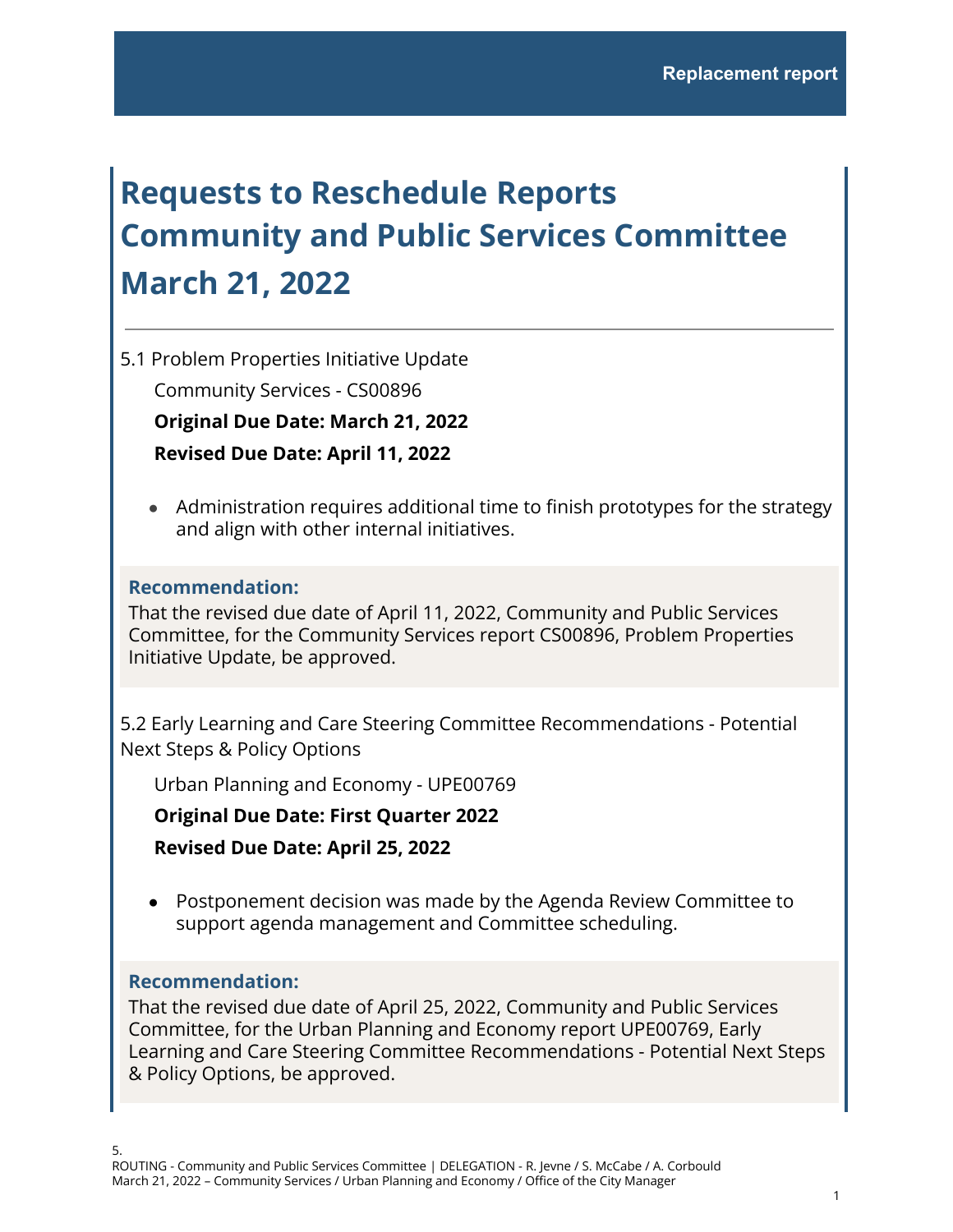5.3 Bylaw 19985 - Amendment to Fire Rescue Services Bylaw 15309 (Fireworks)

Office of the City Manager - OCM00577

**Original Due Date: March 21, 2022**

**Revised Due Date: April 25, 2022**

● Postponement decision was made by the Agenda Review Committee to support agenda management and Committee scheduling.

## **Recommendation:**

That the revised due date of April 25, 2022, Community and Public Services Committee, for the Office of the City Manager report OCM00577, Bylaw 19985 - Amendment to Fire Rescue Services Bylaw 15309 (Fireworks), be approved.

5.4 Safer for All Strategy - Community Safety, Well Being, Inclusion and Anti-racism

Office of the City Manager - OCM00568

**Original Due Date: March 21, 2022**

**Revised Due Date: May 16, 2022**

● Administration requires more time to complete stakeholder engagement.

#### **Recommendation:**

That the revised due date of May 16, 2022, Community and Public Services Committee, for the Office of the City Manager report OCM00568, Safer for All Strategy - Community Safety, Well Being, Inclusion and Anti-racism, be approved.